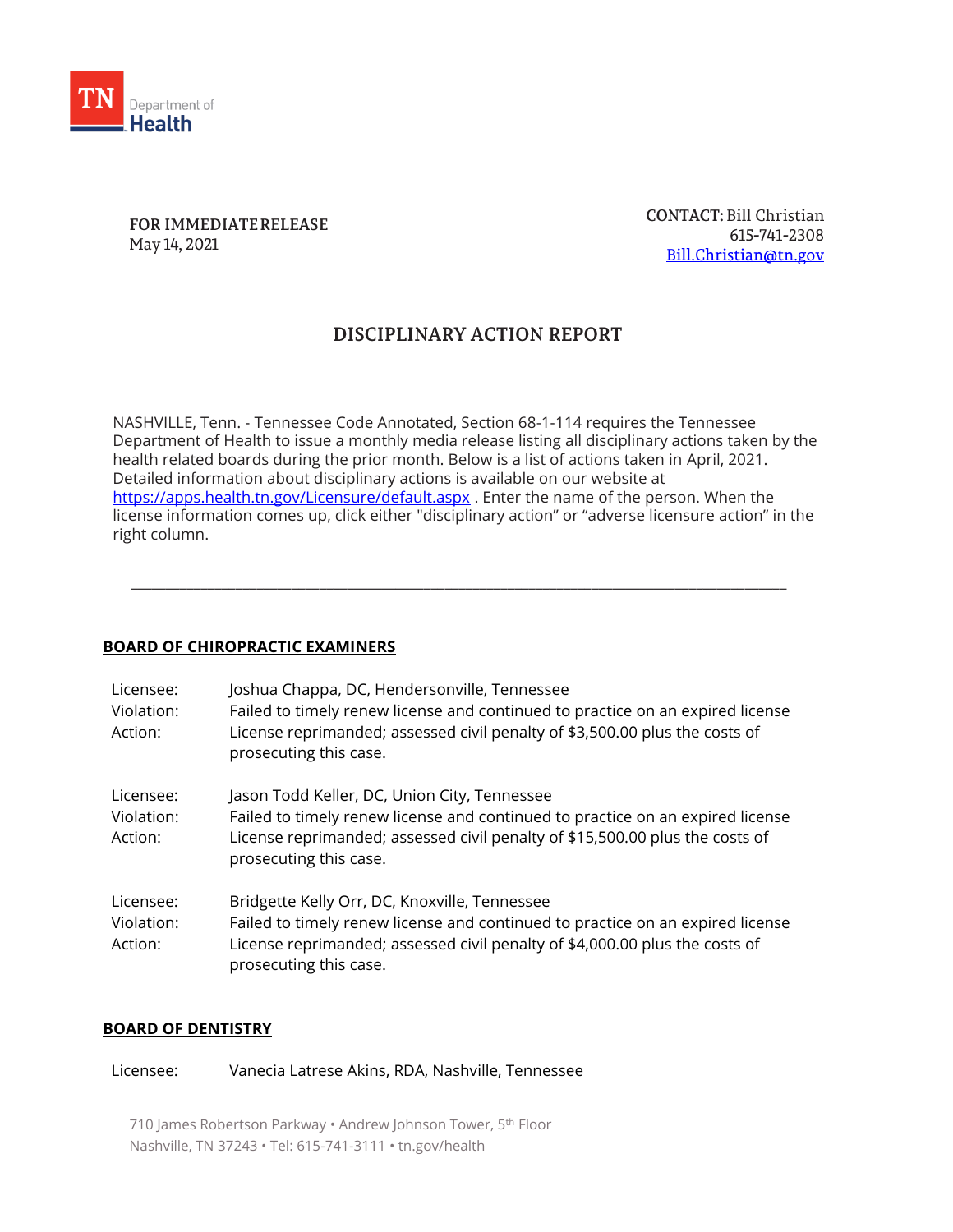

| Violation:<br>Action:              | Failure to properly maintain sufficient continuing education credits.<br>Agreed Citation; obtain 16 hours of continuing education to include two (2) hours<br>in the subject of chemical dependency and proof of a current CPR certification.;<br>assessed civil penalty of \$150.00                                               |
|------------------------------------|------------------------------------------------------------------------------------------------------------------------------------------------------------------------------------------------------------------------------------------------------------------------------------------------------------------------------------|
| Licensee:<br>Violation:            | Angelia Armstrong, RDA, Cordova, Tennessee<br>Failed to timely renew license and performed dental assistant duties with a<br>lapsed license.                                                                                                                                                                                       |
| Action:                            | Agreed Citation; assessed civil penalty of \$50.00                                                                                                                                                                                                                                                                                 |
| Licensee:<br>Violation:<br>Action: | Jason M. Bowman, DDS, Loudon, Tennessee<br>Failure to properly maintain sufficient continuing education credits.<br>Agreed Citation; obtain two (2) hours of continuing education in the subject of<br>controlled substance prescribing; assessed civil penalty of \$600.00                                                        |
| Licensee:<br>Violation:<br>Action: | Megan Brooke Holt, RDA, Saint Joseph, Tennessee<br>Failed to properly maintain sufficient continuing education credits<br>License reprimanded; obtain 24 hours of continuing education and proof of<br>current CPR certification within 90 days; assessed civil penalty of \$150.00 plus<br>the costs of prosecution of this case. |
| Licensee:<br>Violation:<br>Action: | Jeannine Brown, RDH, Memphis, Tennessee<br>Failure to properly maintain sufficient continuing education credits.<br>Agreed Citation; obtain four (4) hours of continuing education and six (6) hours<br>of non-web based continuing education; assessed civil penalty of \$300.00                                                  |
| Licensee:<br>Violation:<br>Action: | Valerie J. Catlett, RDA, Lafayette, Georgia<br>Failure to properly maintain sufficient continuing education credits.<br>Agreed Citation; obtain two (2) hours of continuing education; assessed civil<br>penalty of \$150.00                                                                                                       |
| Licensee:<br>Violation:            | Madison Lee Daniels, RDA, Chattanooga, Tennessee<br>Failed to timely renew license and performed dental assistant duties with a<br>lapsed license.                                                                                                                                                                                 |
| Action:                            | Agreed Citation; assessed civil penalty of \$50.00                                                                                                                                                                                                                                                                                 |
| Licensee:<br>Violation:<br>Action: | Rachel A. DeRossett, RDA, Ashland City, Tennessee<br>Failure to properly maintain sufficient continuing education credits.<br>Agreed Citation; provide proof of current CPR certification; assessed civil penalty<br>of \$150.00                                                                                                   |
| Licensee:<br>Violation:            | Laura S. Drennan, RDH, Signal Mountain, Tennessee<br>Failure to properly maintain sufficient continuing education credits.                                                                                                                                                                                                         |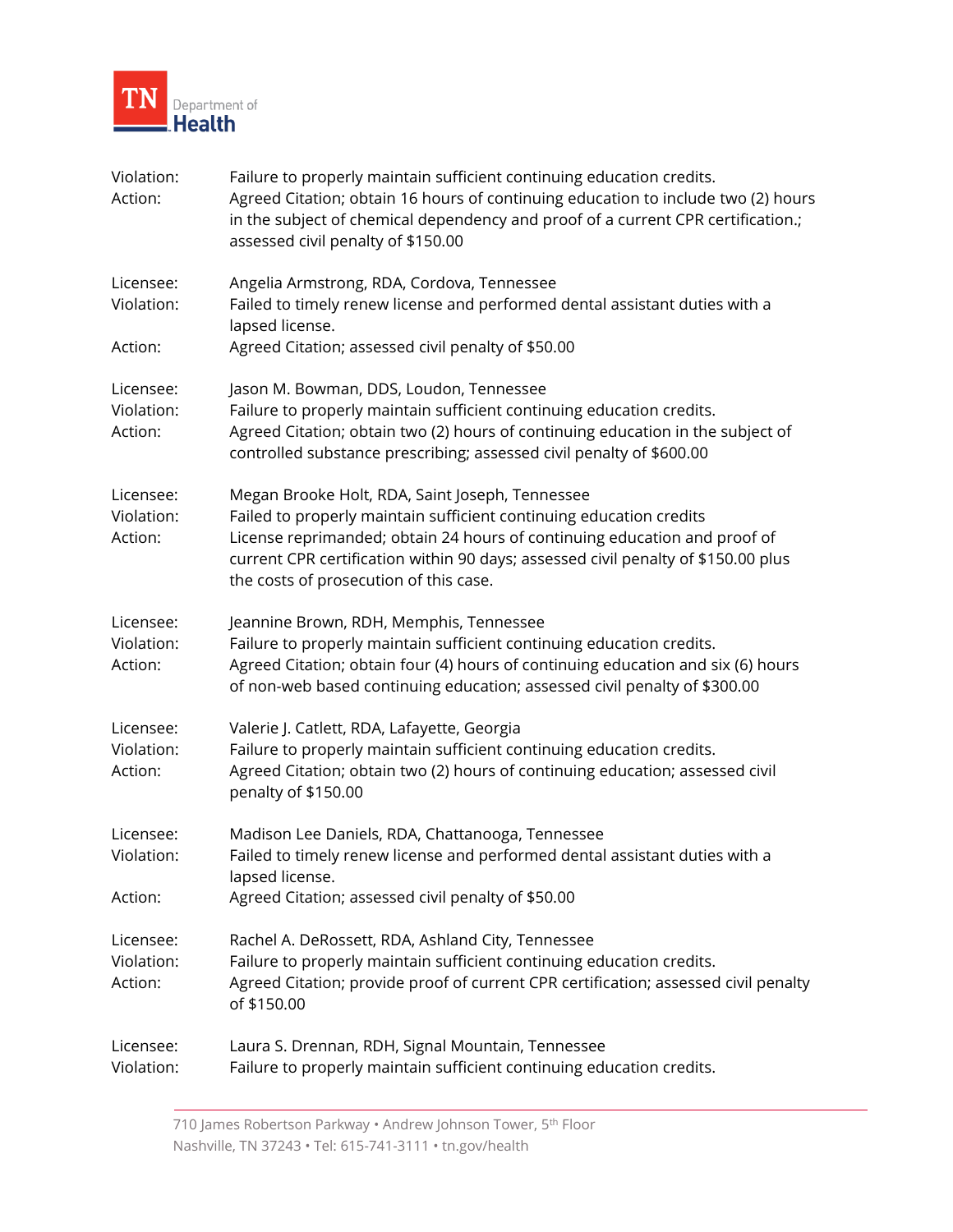

| Action:                            | Agreed Citation; obtain 11 hours of continuing education and provide proof of<br>current CPR certification; assessed civil penalty of \$300.00                                                                                                                                                                                                  |
|------------------------------------|-------------------------------------------------------------------------------------------------------------------------------------------------------------------------------------------------------------------------------------------------------------------------------------------------------------------------------------------------|
| Licensee:<br>Violation:<br>Action: | Tina Dunlap-Taylor, RDH, Knoxville, Tennessee<br>Failure to properly maintain sufficient continuing education credits.<br>Agreed Citation; provide proof of current CPR certification obtained through a<br>non-online course; assessed civil penalty of \$300.00                                                                               |
| Licensee:<br>Violation:<br>Action: | Suzan M. Edmiston, RDH, Bartlett, Tennessee<br>Failure to properly maintain sufficient continuing education credits.<br>Agreed Citation; provide proof of current CPR certification; assessed civil penalty<br>of \$300.00                                                                                                                      |
| Licensee:<br>Violation:<br>Action: | Todd Douglas Fisher, DS, Murfreesboro, Tennessee<br>Failure to properly maintain sufficient continuing education credits.<br>Agreed Citation; provide proof of current CPR certification not obtained through<br>an online course; assessed civil penalty of \$600.00                                                                           |
| Licensee:<br>Violation:<br>Action: | Allison Buckner Ford, RDA, Knoxville, Tennessee<br>Failure to properly maintain sufficient continuing education credits.<br>Agreed Citation; obtain 24 hours of continuing education which include two (2)<br>hours in the subject of chemical dependency and provide proof of current CPR<br>certification; assessed civil penalty of \$150.00 |
| Licensee:<br>Violation:<br>Action: | Denis I. Freiden, DDS, Castle Pines, Colorado<br>Failure to properly maintain sufficient continuing education credits.<br>Agreed Citation; obtain two (2) hours of continuing education in the subject of<br>controlled substance prescribing and provide proof of current CPR certification;<br>assessed civil penalty of \$600.00             |
| Licensee:<br>Violation:<br>Action: | Danielle Crocker Gibson, RDA, Murfreesboro, Tennessee<br>Failed to timely renew license and performed dental assistant duties with a<br>lapsed license.<br>Agreed Citation; assessed civil penalty of \$50.00                                                                                                                                   |
| Licensee:<br>Violation:<br>Action: | Turker Goksel, DDS, Seymour, Tennessee<br>Failure to properly maintain sufficient continuing education credits.<br>Agreed Citation; obtain 11 hours of continuing education in the subject of<br>controlled substance prescribing; assessed civil penalty of \$600.00                                                                           |
| Licensee:<br>Violation:            | John L. Hathaway, DDS, Johnson City, Tennessee<br>Failed to timely renew license and performed dentist duties with a lapsed<br>license.                                                                                                                                                                                                         |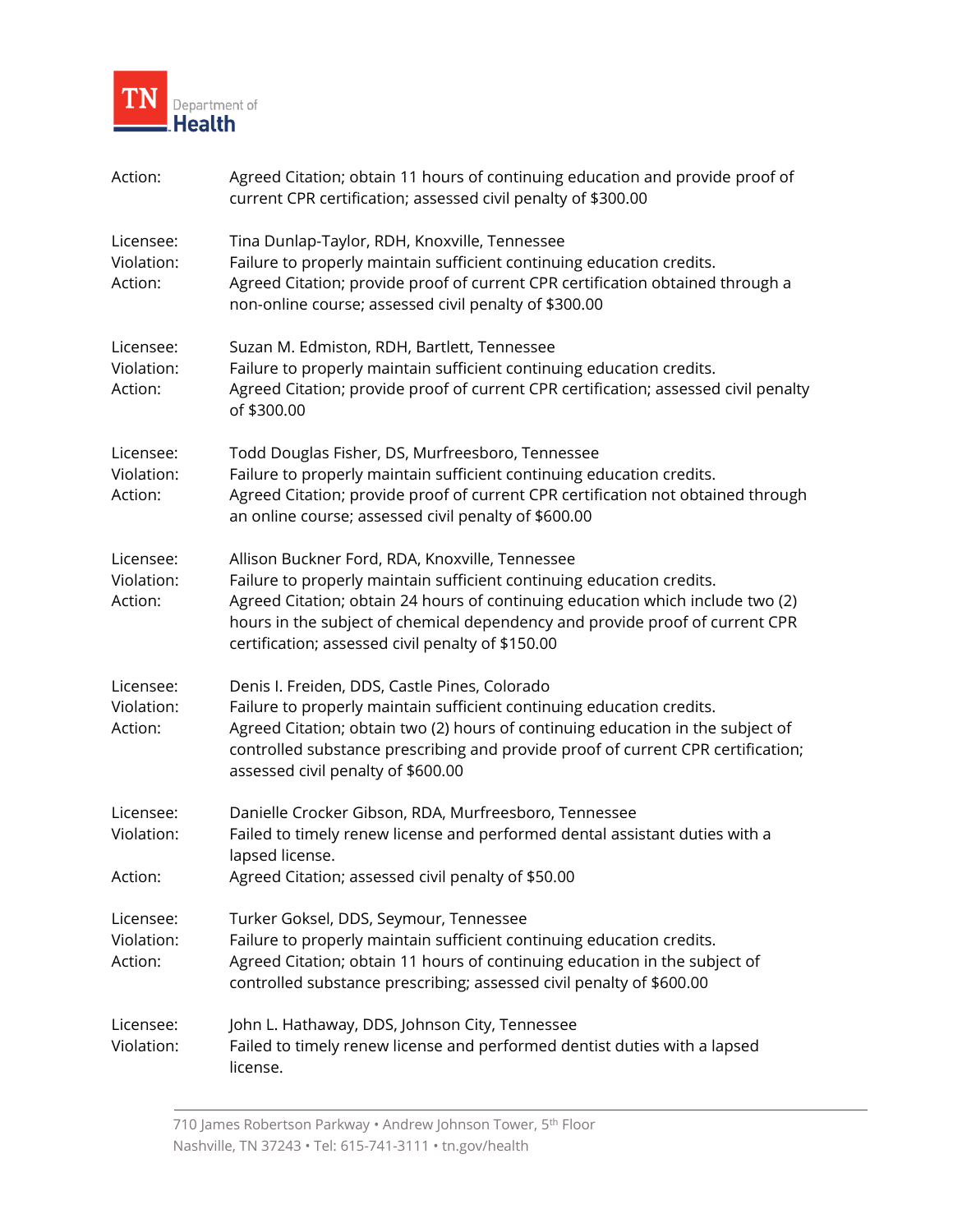

| Action:                                 | Agreed Citation; assessed civil penalty of \$300.00                                                                                                                                                                                                                                                                                                                                                    |
|-----------------------------------------|--------------------------------------------------------------------------------------------------------------------------------------------------------------------------------------------------------------------------------------------------------------------------------------------------------------------------------------------------------------------------------------------------------|
| Licensee:<br>Violation:<br>Action:      | Jessica Mae Holt, RDA, Mount Pleasant, Tennessee<br>Failure to properly maintain sufficient continuing education credits.<br>Agreed Citation; obtain two (2) hours of continuing education; assessed civil<br>penalty of \$150.00                                                                                                                                                                      |
| Licensee:<br>Violation:<br>Action:      | Ariel M. House, RDA, Nashville, Tennessee<br>Failure to properly maintain sufficient continuing education credits.<br>Agreed Citation; obtain one (1) hour of continuing education in the subject of<br>chemical dependency; assessed civil penalty of \$150.00                                                                                                                                        |
| Licensee:<br>Violation:                 | Thomas Jackson, DDS, Maryville, Tennessee<br>Failed to timely renew license and performed dentist duties with a lapsed<br>license.                                                                                                                                                                                                                                                                     |
| Action:                                 | Agreed Citation; assessed civil penalty of \$300.00                                                                                                                                                                                                                                                                                                                                                    |
| r<br>Licensee:<br>Violation:<br>Action: | Rachel M. Lim, RDA, Bartlett, Tennessee<br>Failure to properly maintain sufficient continuing education credits.<br>Agreed Citation; obtain 24 hours of continuing education to include two (2) hours<br>in the subject of chemical dependency and proof of a current CPR certification.;<br>assessed civil penalty of \$150.00                                                                        |
| Licensee:<br>Violation:                 | Christen Dianne Lodes, RDH, Jackson, Tennessee<br>Guilty of habitual intoxication or personal misuse of any drugs or the use of<br>intoxicating liquors, narcotics, controlled substances, controlled substance<br>analogues or other drugs or stimulantsin such a manner as to adversely affect<br>the person's ability to practice dentistry, dental hygiene or as a registered dental<br>assistant. |
| Action:                                 | License placed on probation for five (5) years; obtain and maintain advocacy of<br>Tennessee Dental Wellness Foundation; assessed civil penalty of \$1,000.00 plus<br>the costs of prosecution of this matter.                                                                                                                                                                                         |
| Licensee:<br>Violation:                 | Brooklyn Grace Lomax, RDH, Lexington, Tennessee<br>Failed to timely renew license and performed dental hygienist duties with a<br>lapsed license.                                                                                                                                                                                                                                                      |
| Action:                                 | Agreed Citation; assessed civil penalty of \$225.00                                                                                                                                                                                                                                                                                                                                                    |
| Licensee:<br>Violation:<br>Action:      | Jessica D. Lovely, RDA, Knoxville, Tennessee<br>Failure to properly maintain sufficient continuing education credits.<br>Agreed Citation; obtain two (2) hours of continuing education in the subject of<br>chemical dependency; assessed civil penalty of \$150.00                                                                                                                                    |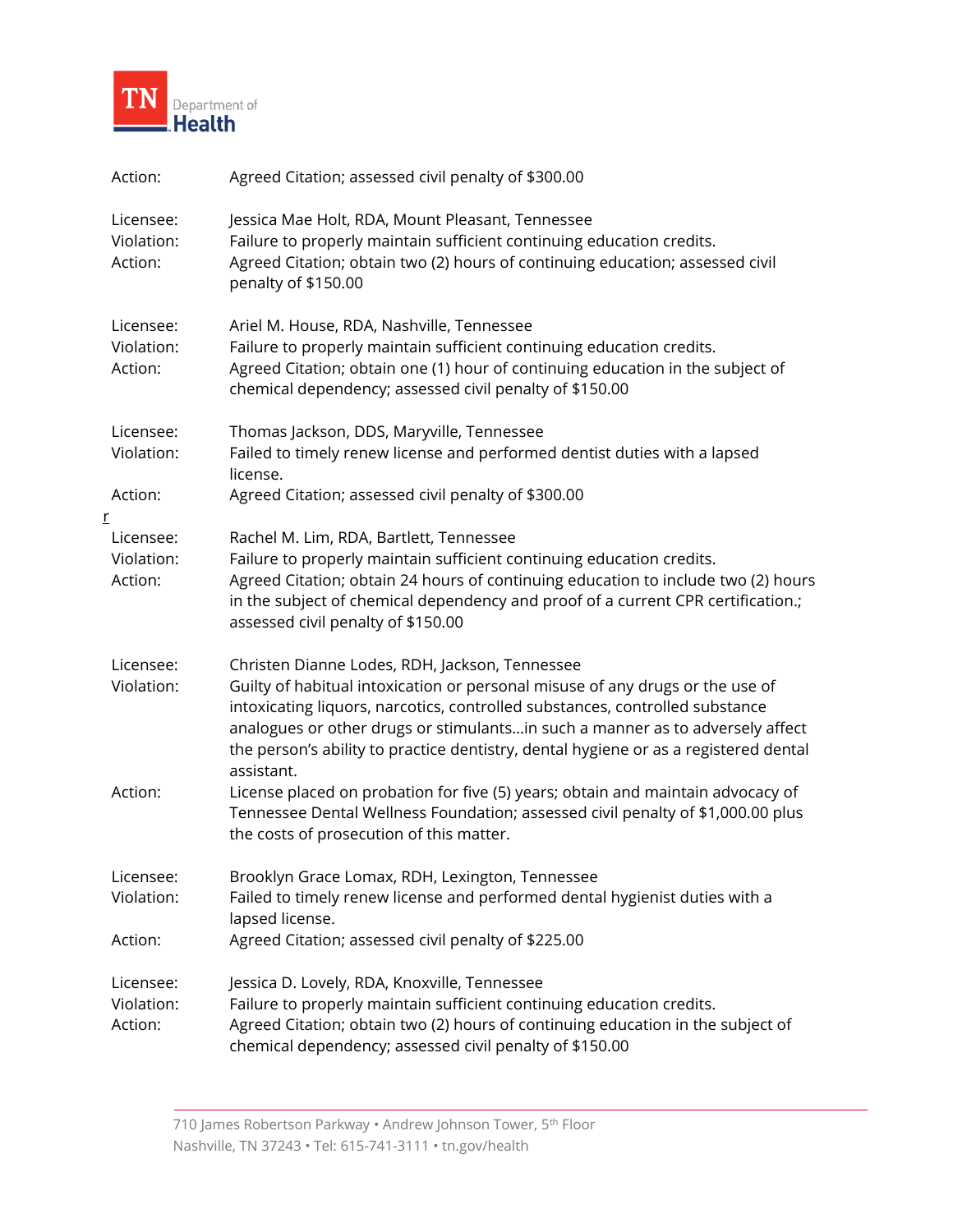

| Licensee:<br>Violation: | Lisa Merritt, RDH, Antioch, Tennessee<br>Failed to timely renew license and performed dental hygienist duties with a                                                                                                                                                       |
|-------------------------|----------------------------------------------------------------------------------------------------------------------------------------------------------------------------------------------------------------------------------------------------------------------------|
|                         | lapsed license.                                                                                                                                                                                                                                                            |
| Action:                 | Agreed Citation; assessed civil penalty of \$150.00                                                                                                                                                                                                                        |
| Licensee:               | Kasey Wilburn Messick, RDA, Christiana, Tennessee                                                                                                                                                                                                                          |
| Violation:              | Failed to timely renew license and performed dental assistant duties on an<br>expired license.                                                                                                                                                                             |
| Action:                 | License voluntarily retired; assessed civil penalty of \$2,400.00; plus the costs of<br>prosecution of this matter.                                                                                                                                                        |
| Licensee:               | Heather Lee Paris, RDA, Carthage, Tennessee                                                                                                                                                                                                                                |
| Violation:<br>Action:   | Failed to properly maintain sufficient continuing education credits<br>License reprimanded; obtain 24 hours of continuing education and provide proof<br>of current CPR certification; assessed civil penalty of \$150.00 plus the costs of<br>prosecution of this matter. |
| Licensee:               | Russell C. Peck, DDS, Memphis, Tennessee                                                                                                                                                                                                                                   |
| Violation:<br>Action:   | Failed to properly maintain Advanced Cardiac Life Support certification for 2017<br>License reprimanded; assessed civil penalty of \$500.00 plus the costs of<br>prosecution of this matter.                                                                               |
| Licensee:               | Ashley Brooke Phillips, RDA, Maryville, Tennessee                                                                                                                                                                                                                          |
| Violation:              | Failed to timely renew license and performed dental assistant duties on an<br>expired license.                                                                                                                                                                             |
| Action:                 | Agreed Citation; assessed civil penalty of \$100.00                                                                                                                                                                                                                        |
| Licensee:               | Amy M. Phurrough, RDH, Hixson, Tennessee                                                                                                                                                                                                                                   |
| Violation:<br>Action:   | Failure to properly maintain sufficient continuing education credits.<br>Agreed Citation; obtain 10 hours of continuing education; assessed civil penalty<br>of \$300.00                                                                                                   |
| Licensee:               | Courtney Gail Renfro, RDA, Mascot, Tennessee                                                                                                                                                                                                                               |
| Violation:<br>Action:   | Failure to properly maintain sufficient continuing education credits.<br>Agreed Citation; obtain 16 hours of continuing education and proof of a current<br>CPR certification.; assessed civil penalty of \$150.00                                                         |
| Licensee:               | Lauren N. Roark, RDH, McEwen, Tennessee                                                                                                                                                                                                                                    |
| Violation:              | Failure to properly maintain required certification in Cardiopulmonary<br>Resuscitation (CPR)                                                                                                                                                                              |
| Action:                 | Agreed Citation; produce proof of a current CPR certification.; assessed civil<br>penalty of \$300.00                                                                                                                                                                      |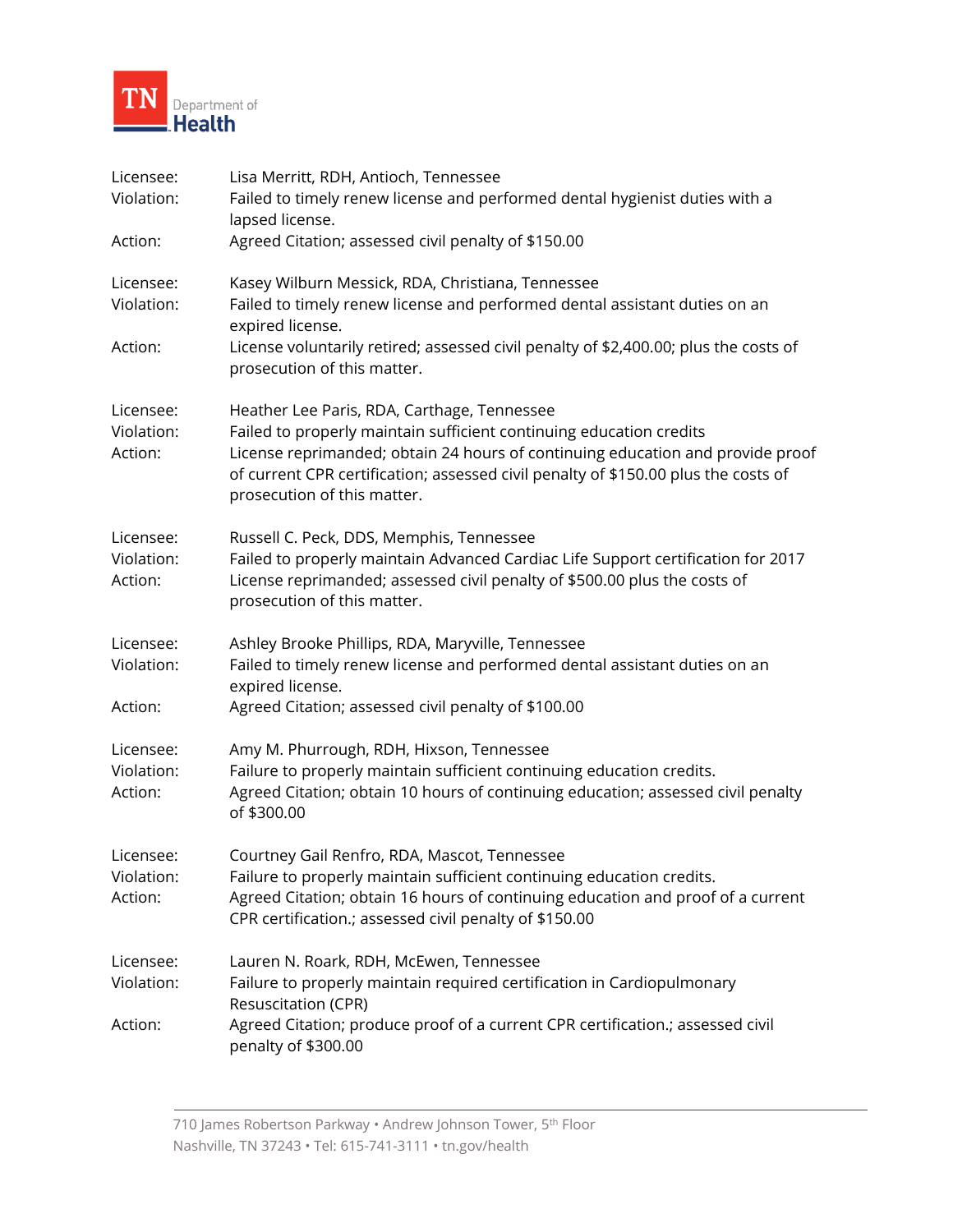

| Licensee:<br>Violation:<br>Action: | Veronica Ruiz-Pineda, DA, Antioch, Tennessee<br>Failure to properly maintain sufficient continuing education credits.<br>Agreed Citation; obtain 7.75 hours of continuing education to include two (2)<br>hours in the subject of chemical dependency.; assessed civil penalty of \$150.00 |
|------------------------------------|--------------------------------------------------------------------------------------------------------------------------------------------------------------------------------------------------------------------------------------------------------------------------------------------|
| Licensee:                          | Danna K. Senowech, RDH, Chattanooga, Tennessee                                                                                                                                                                                                                                             |
| Violation:                         | Failure to properly maintain required certification in Cardiopulmonary<br>Resuscitation (CPR)                                                                                                                                                                                              |
| Action:                            | Agreed Citation; produce proof of a current CPR certification.; assessed civil<br>penalty of \$300.00                                                                                                                                                                                      |
| Licensee:<br>Violation:<br>Action: | Bethany D. Sewell, RDH, Trenton, Georgia<br>Failure to properly maintain sufficient continuing education credits.<br>Agreed Citation; obtain three (3) hours of non-web based continuing education;<br>assessed civil penalty of \$300.00                                                  |
| Licensee:<br>Violation:            | Jasmyn Lamarria Teague, RDA, Harrison, Tennessee<br>Failed to timely renew license and performed dental assistant duties on an                                                                                                                                                             |
| Action:                            | expired license.<br>Agreed Citation; assessed civil penalty of \$50.00                                                                                                                                                                                                                     |
| Licensee:<br>Violation:<br>Action: | Donna D. Wells, RDH, Ooltewah, Tennessee<br>Failure to properly maintain sufficient continuing education credits.<br>Agreed Citation; obtain 11 hours of non-web based continuing education;<br>assessed civil penalty of \$300.00                                                         |

## **BOARD OF HEALTHCARE FACILITIES**

| Licensee:  | Apple Grove Alzheimer's and Dementia Residence, ACLF, Memphis, Tennessee               |
|------------|----------------------------------------------------------------------------------------|
| Violation: | Respondent has violated the provisions of: Rule 1200-08-25-.10(2)(b) (Life Safety)     |
|            | as follows (2) An ACLF shall ensure fire protection for residents by doing at least    |
|            | the following: (b) Prohibit open flame and portable space heaters. Rule 1200-08-       |
|            | 25-.10(2)()(Life Safety) as follows (2) an ACLF shall ensure fire protection for       |
|            | residents by doing at least the following: (a) Provide an mount fire extinguishers     |
|            | and maintain travel distance between fire extinguishers, complying with NFPA           |
|            | 10, so they are accessible to all residents in the kitchen, laundries, and all exists. |
|            | Rule 1200-08-25-.10(3)(d) (Life Safety) as follows: (3) An ACLF shall conduct fire     |
|            | drills in accordance with the following: (d) An ACLF shall maintain records that       |
|            | document and evaluate these drills for at least three (3) years.                       |
| Action:    | Assessed civil penalty of \$1,000.00                                                   |
| Licensee:  | Deane Hill Place, ACLF, Knoxville, Tennessee                                           |
| Violation: | Respondent has violated the provisions of: Rule 1200-08-25-.10(1)(d)                   |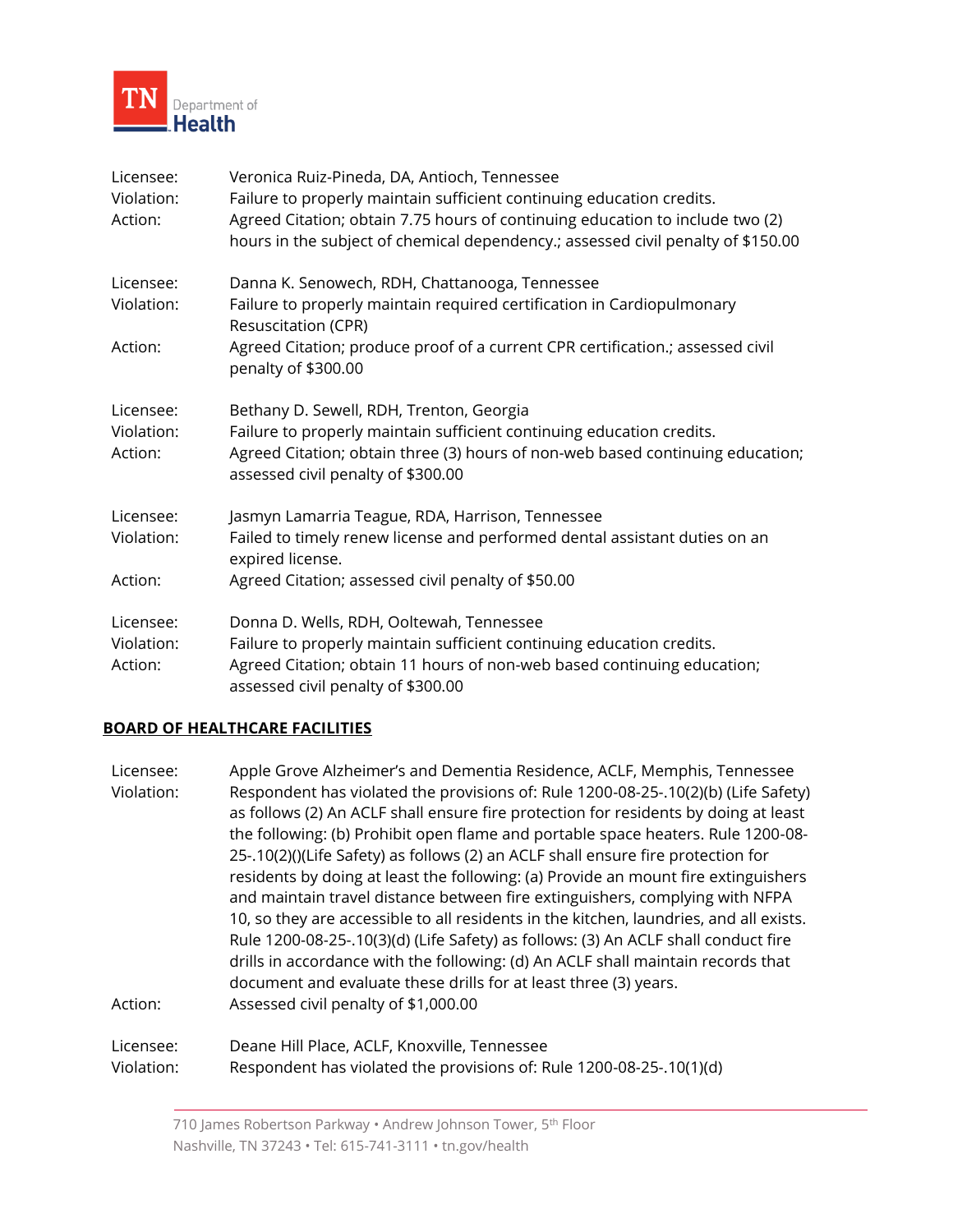

| Action:                 | (Admissions) as follows (1) An ACLF shall not admit or permit the continued stay<br>of any ACLF resident who has any of the following conditions: (d) Exhibits verbal<br>or physical aggressive behavior which poses an imminent physical threat to self<br>or others, based on behavior, not diagnoses. Rule 1200-08-25-.12(5)(a) (Resident<br>Records) as follows: (5) Plan of Care. (a) An ACLF shall develop a plan of care for<br>each resident admitted to the ACLF with input and participation from the<br>resident or the resident's legal representative, treating physician, or other<br>licensed health care professionals or entity delivering patient services within five<br>(5) days of admission. The plan of care shall be reviewed and/or revised as<br>changes in resident needs occur, but not less than semi-annually by the above<br>appropriate individuals.<br>Assessed civil penalty of \$2,000.00 |
|-------------------------|------------------------------------------------------------------------------------------------------------------------------------------------------------------------------------------------------------------------------------------------------------------------------------------------------------------------------------------------------------------------------------------------------------------------------------------------------------------------------------------------------------------------------------------------------------------------------------------------------------------------------------------------------------------------------------------------------------------------------------------------------------------------------------------------------------------------------------------------------------------------------------------------------------------------------|
| Licensee:<br>Violation: | Elmcroft of Lebanon, ACLF, Lebanon, Tennessee<br>Respondent has violated the provisions of: Rule 1200-08-25-.07(7)(a)(2)[Services<br>Provided] as follows: (7) An ACLF shall provide personal services as follows: (a)<br>Each ACLF shall provide each resident with at least the following personal<br>services: (s) Safety when in the ACLF. 1200-08-25-.07(7)(a)(3)[Services Provided]<br>as follows: (7) An ACLF shall provide personal services as follows: (a) Each ACLF<br>shall provide each resident with at least the following personal services: (3) Daily<br>awareness of the individual's whereabouts.                                                                                                                                                                                                                                                                                                         |
| Action:                 | Assessed civil penalty of \$2,000.00                                                                                                                                                                                                                                                                                                                                                                                                                                                                                                                                                                                                                                                                                                                                                                                                                                                                                         |

### **BOARD OF MASSAGE LICENSURE**

| Licensee:<br>Violation:<br>Action: | Jazity Cane'Shae Davis, LMT, Knoxville, Tennessee<br>Failure to properly maintain sufficient continuing education credits.<br>Agreed Citation; obtain four (4) hours of continuing education plus six (6) penalty<br>hours of continuing education before the end of the current two (2)-year<br>continuing education period; assessed civil penalty of \$250.00 |
|------------------------------------|------------------------------------------------------------------------------------------------------------------------------------------------------------------------------------------------------------------------------------------------------------------------------------------------------------------------------------------------------------------|
| Licensee:                          | Mona Lisa Kutsoati, LMT, Knoxville, Tennessee                                                                                                                                                                                                                                                                                                                    |
| Violation:                         | Failure to timely renew license and continued to perform massage therapist<br>duties on an expired license                                                                                                                                                                                                                                                       |
| Action:                            | Agreed Citation; civil penalty of \$200.00                                                                                                                                                                                                                                                                                                                       |
| Licensee:                          | Osho, LLC, Establishment, Nashville, Tennessee                                                                                                                                                                                                                                                                                                                   |
| Violation:                         | Failure to timely renew establishment license and continued to operate on an<br>expired license                                                                                                                                                                                                                                                                  |
| Action:                            | Agreed Citation; civil penalty of \$200.00                                                                                                                                                                                                                                                                                                                       |
| Licensee:                          | Arthur Tyrus, Establishment, Nashville, Tennessee                                                                                                                                                                                                                                                                                                                |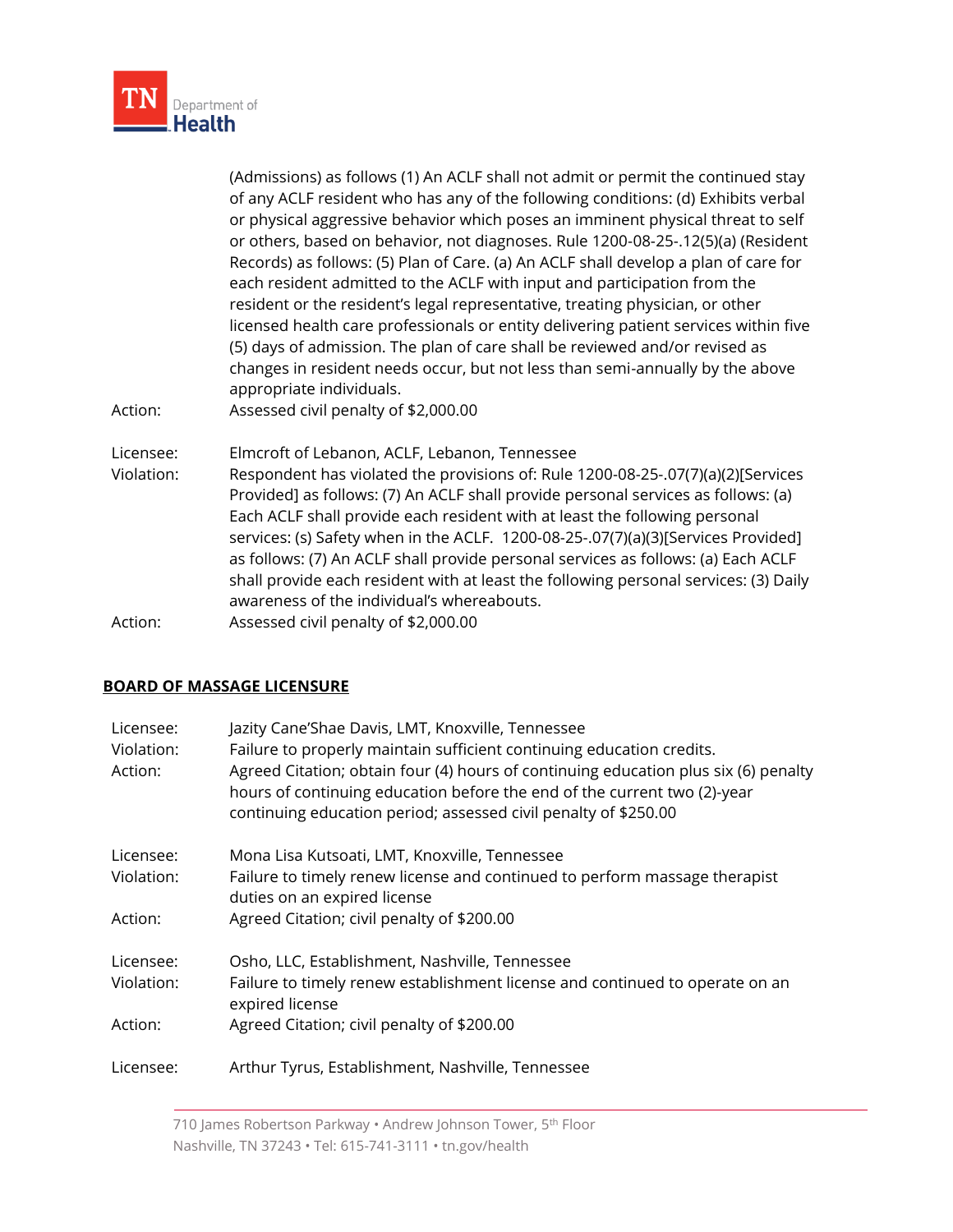

| Violation:              | Failure to timely renew establishment license and continued to operate on an<br>expired license                                                               |
|-------------------------|---------------------------------------------------------------------------------------------------------------------------------------------------------------|
| Action:                 | Agreed Citation; civil penalty of \$100.00                                                                                                                    |
| Licensee:<br>Violation: | Cara Nicole Winget, LMT, Chattanooga, Tennessee<br>Failure to timely renew license and continued to perform massage therapist<br>duties on an expired license |
| Action:                 | Agreed Citation; civil penalty of \$100.00                                                                                                                    |

### **BOARD OF MEDICAL EXAMINERS**

| Licensee:<br>Violation: | Tiffany Nichole Hamby, AMDX, Crossville, Tennessee<br>Failure to timely renew and continued to practice as an x-ray operator on an<br>expired license |
|-------------------------|-------------------------------------------------------------------------------------------------------------------------------------------------------|
| Action:                 | Agreed Citation; civil penalty of \$500.00                                                                                                            |
| Licensee:               | Samantha Mary Jones, AMDX, Memphis, Tennessee                                                                                                         |
| Violation:              | Failure to timely renew and continued to practice as an x-ray operator on an<br>expired license                                                       |
| Action:                 | Agreed Citation; civil penalty of \$100.00                                                                                                            |
| Licensee:               | Fani Manney, MD, Atlanta, Georgia                                                                                                                     |
| Violation:              | History of substance abuse.                                                                                                                           |
| Action:                 | Conditional license granted and conditioned upon maintaining lifetime advocacy<br>with Tennessee Medical Foundation.                                  |

#### **BOARD OF MEDICAL EXAMINERS' COMMITTEE FOR ACUPUNCTURE**

| Licensee:  | Yvonne Constancio, L.Ac., Nashville, Tennessee                                    |
|------------|-----------------------------------------------------------------------------------|
| Violation: | Failed to properly maintain sufficient continuing education credits.              |
| Action:    | Agreed Citation; obtain 10 hours of continuing education credits within 180 days; |
|            | assessed civil penalty of \$200.00                                                |

### **BOARD OF MEDICAL EXAMINERS' POLYSOMNOGRAPHY PROFESSIONAL STANDARDS COMMITTEE**

| Licensee:  | Susan Scott O'Meara, PSGP, Fairview, Tennessee                     |
|------------|--------------------------------------------------------------------|
| Violation: | Failed to timely renew license and practiced on an expired license |
| Action:    | Agreed Citation; assessed civil penalty of \$200.00                |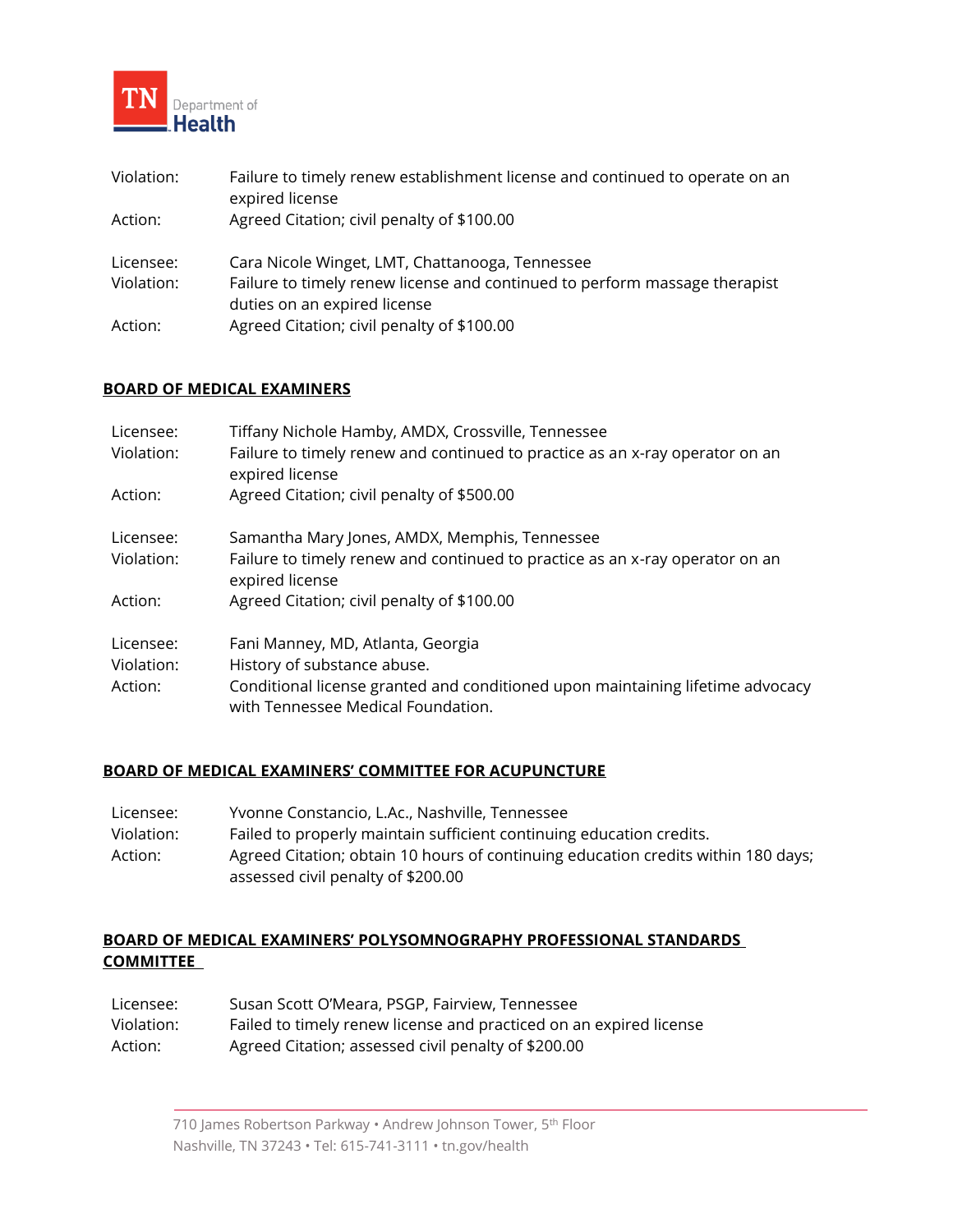

Licensee: Chelsie Lane Thompson, PSGP, Sevierville Violation: Failed to properly maintain sufficient continuing education credits Action: Agreed Citation; obtain four 4) hours of continuing education within 180 days plus 10 penalty hours of continuing education within two (2) years of the Agreed Citation; assessed civil penalty of \$120.00

### **BOARD OF OCCUPATIONAL THERAPY**

| Licensee:                          | Mary E. Craigie, OT, Jackson, Tennessee                                                                                                                                                                                                                                                                                                                                                                                                                                                                                                                                                                                                                                                                                                                                                                                                                                                                                                                                                                                                                                              |
|------------------------------------|--------------------------------------------------------------------------------------------------------------------------------------------------------------------------------------------------------------------------------------------------------------------------------------------------------------------------------------------------------------------------------------------------------------------------------------------------------------------------------------------------------------------------------------------------------------------------------------------------------------------------------------------------------------------------------------------------------------------------------------------------------------------------------------------------------------------------------------------------------------------------------------------------------------------------------------------------------------------------------------------------------------------------------------------------------------------------------------|
| Violation:                         | Guilty of false or fraudulent billing. Unprofessional, dishonorable or unethical<br>conduct. Making false or misleading statements or representations, being guilty<br>of fraud or deceit in obtaining admission to practice or being guilty of fraud or<br>deceit in the licensee's practice. Making or signing in one's professional capacity<br>any certificate that is known to be false at the time one makes or signs such<br>certificate.                                                                                                                                                                                                                                                                                                                                                                                                                                                                                                                                                                                                                                     |
| Action:                            | License is revoked. Prior to reinstatement of her license, all costs and penalties<br>shall be paid in full and she shall personally appear before the board. Assessed<br>civil penalty of \$1,200.00 plus the costs of prosecuting this case.                                                                                                                                                                                                                                                                                                                                                                                                                                                                                                                                                                                                                                                                                                                                                                                                                                       |
| Licensee:<br>Violation:<br>Action: | Carmen Monique Hampton, OT, Memphis, Tennessee<br>Guilty of failing a urine drug screen. Unprofessional, dishonorable or unethical<br>conduct. It is an offense for a person to knowingly possess or casually exchange<br>a controlled substance, unless the substance was obtained directly from, or<br>pursuant to, a valid prescription or order of a practitioner while acting in the<br>course of professional practice. A healthcare practitioner violates the<br>practitioner's practice act bytesting positive for any drug on any government or<br>private sector preemployment or employer-ordered confirmed drug test for an<br>employer when the practitioner does not have a lawful prescription for using the<br>drug or a valid medical reason for using the drug.<br>License is reprimanded; required to undergo an evaluation approved by the<br>Tennessee Professional Assistance Program and follow the recommendations<br>and obtain monitoring agreement if required; assessed civil penalty of \$250.00<br>plus the reasonable costs of prosecuting this case. |
| Licensee:<br>Violation:<br>Action: | Erin Wells, OTA, Cordova, Tennessee<br>Guilty of false or fraudulent billing. Unprofessional, dishonorable or unethical<br>conduct. Making false or misleading statements or representations, being guilty<br>of fraud or deceit in obtaining admission to practice or being guilty of fraud or<br>deceit in the licensee's practice. Making or signing in one's professional capacity<br>any certificate that is known to be false at the time one makes or signs such<br>certificate.<br>License is voluntarily surrendered; assessed civil penalty of \$400.00 plus the                                                                                                                                                                                                                                                                                                                                                                                                                                                                                                           |
|                                    |                                                                                                                                                                                                                                                                                                                                                                                                                                                                                                                                                                                                                                                                                                                                                                                                                                                                                                                                                                                                                                                                                      |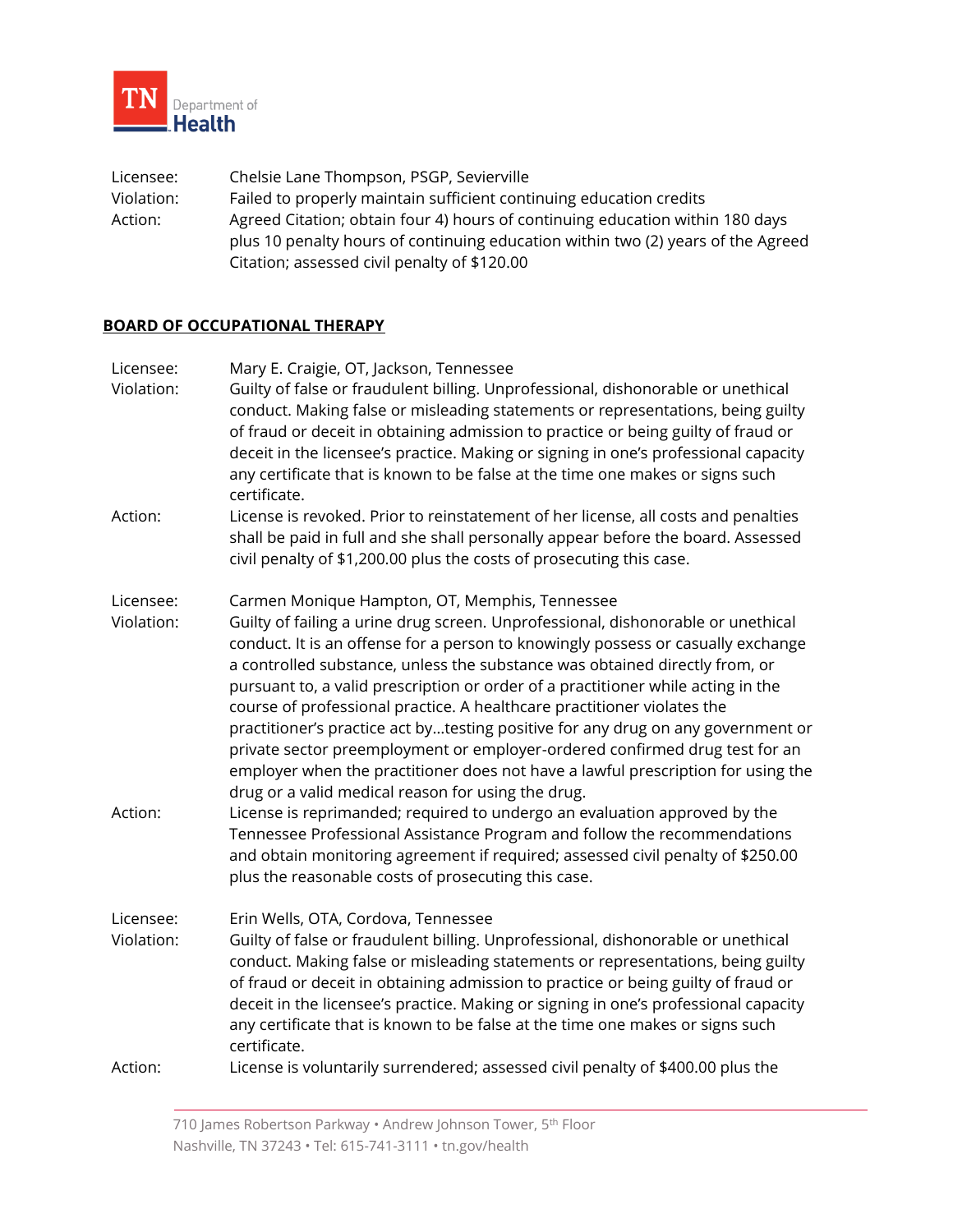

costs of prosecuting this case.

#### **BOARD OF PHARMACY**

Licensee: Bradley Drug Company, Pharmacy, Nashville, Tennessee Violation: Guilty of retaining pharmaceutical ingredients which were expired, lacked an expiration date or lacked a beyond use date. Engaged in conduct prohibited or made unlawful by any of the provisions of parts 2-5 of this chapter or any other laws of the state or of the United States relating to drugs or to the practice of pharmacy. Tenn. Code Ann. Sec. 53-10-106(a)(1): [a]ny drug…that is…out of date, [or] old…is deemed to be adulterated, and the possession, sale or distribution of those drugs or devices is prohibited. Tenn. Code Ann. Sec. 53-1-103(a)(1): The following acts, and the causing of the following acts, within the state are prohibited: The manufacture, sale, or delivery, holding or offering for sale of any food, drug, device or cosmetic that is adulterated or misbranded; Failed to comply with a lawful order or duly promulgated rule of the board: Tenn. Comp. R. & Regs. 1140-03-.11: [t]he owner or pharmacist in charge of a pharmacy practice site shall immediately return or destroy all outdated, defective, or deteriorated prescription drugs and devices and related materials[.] Action: Respondent will pay a civil penalty of \$2,300.00

*\*Corrected entry from March 2021 Disciplinary Action Report.*

### **BOARD OF VETERINARY MEDICAL EXAMINERS**

| Licensee:<br>Violation:<br>Action: | Nathaniel Thomas Chaudoin, DVM, Hopkinsville, Kentucky<br>Practicing veterinarian medicine in this state on an expired, retired, suspended,<br>or revoked license or beyond the period of a valid temporary license<br>Assessed a civil penalty of \$1,200.00 plus the costs of prosecuting this case. |
|------------------------------------|--------------------------------------------------------------------------------------------------------------------------------------------------------------------------------------------------------------------------------------------------------------------------------------------------------|
| Licensee:<br>Violation:<br>Action: | Hardin County Veterinary Hospital, Savannah, Tennessee<br>Operating a facility on an expired premises permit.<br>Assessed civil penalty of \$7,500.00 plus the costs of prosecuting this case.                                                                                                         |
| Licensee:<br>Violation:<br>Action: | David L. Kaetzel, DVM, Crofton, Kentucky<br>Practicing veterinarian medicine in this state on an expired, retired, suspended,<br>or revoked license or beyond the period of a valid temporary license<br>Assessed a civil penalty of \$1,200.00 plus the costs of prosecuting this case.               |
| Licensee:<br>Violation:            | Tara Patricia Mullins, DVM, Memphis, Tennessee<br>Guilty of addiction to the habitual use of intoxicating liquors, narcotics or other<br>stimulants to such an extent as to incapacitate the applicant or licensee from the                                                                            |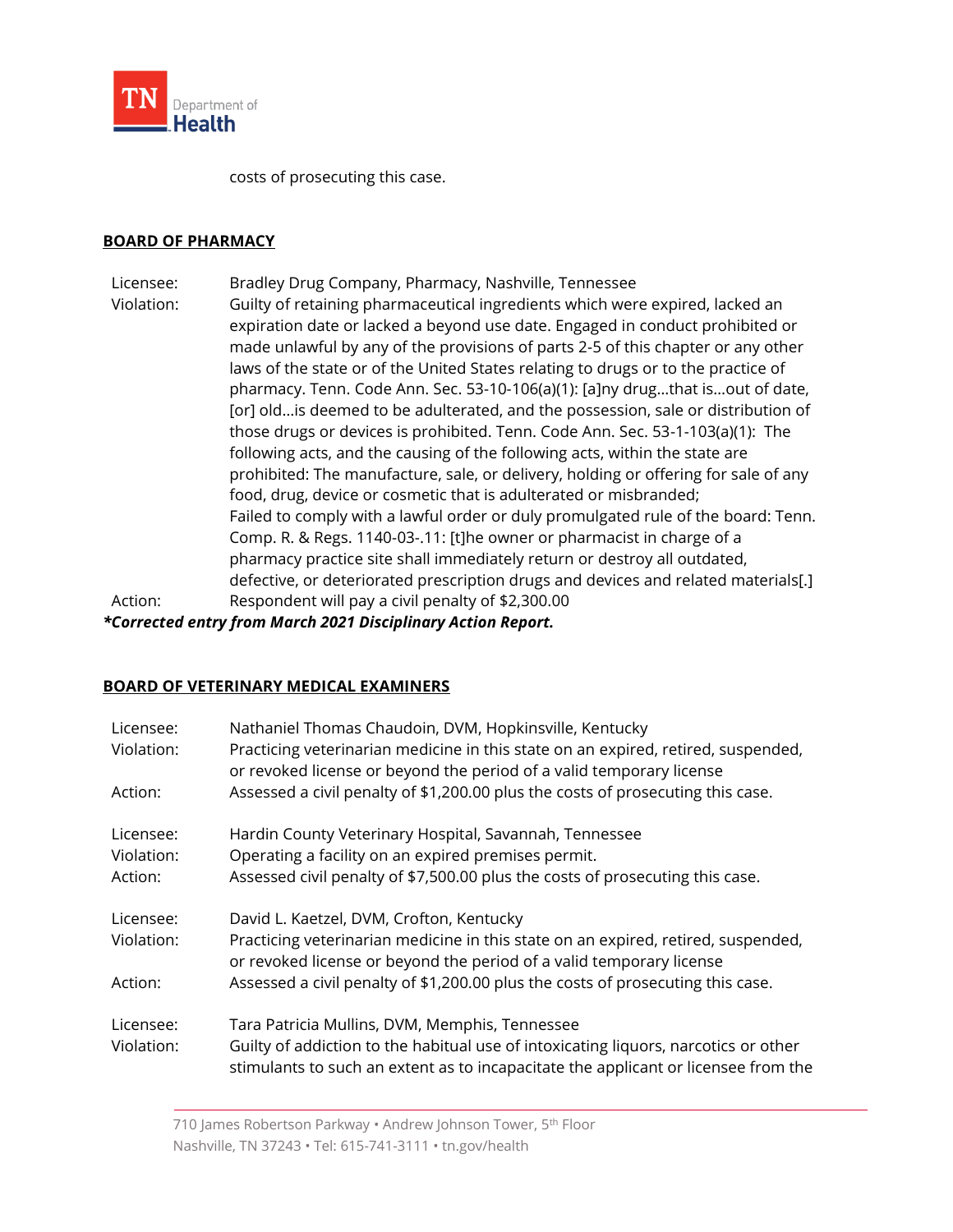

| Action:                            | performance of the applicant's or licensee's professional obligations and duties.<br>License placed on suspension; undergo an evaluation approved by the<br>Tennessee Medical foundation (TMF); obtain monitoring and advocacy of TMF, if<br>recommended; suspension will be stayed and license will be placed on probation<br>to run concurrent with the TMF monitoring contract or no less than three (3)<br>years; assessed the costs of prosecuting this case. |
|------------------------------------|--------------------------------------------------------------------------------------------------------------------------------------------------------------------------------------------------------------------------------------------------------------------------------------------------------------------------------------------------------------------------------------------------------------------------------------------------------------------|
| Licensee:<br>Violation:<br>Action: | Carrie Rebecca Nielson, LVMT, Knoxville, Tennessee<br>Failure to properly maintain sufficient continuing education credits<br>Agreed Citation; obtain 12 hours of continuing education in 90 days; assessed<br>civil penalty of \$600.00                                                                                                                                                                                                                           |
| Licensee:<br>Violation:<br>Action: | VCA River, Veterinary Facility, Chattanooga, Tennessee<br>Operating a facility on an expired premises permit.<br>Assessed civil penalty of \$1,400.00 plus the costs of prosecuting this case.                                                                                                                                                                                                                                                                     |

### **ABUSE REGISTRY**

| Name:<br>Abuse: | Yulander Cole<br>Abuse |
|-----------------|------------------------|
| Profession:     | Unlicensed             |
| Name:           | Catelyn Cravens        |
| Abuse:          | Exploitation           |
| Profession:     | Unlicensed             |
| Name:           | Christy Hall           |
| Abuse:          | Exploitation           |
| Profession:     | CNA License #136296    |
| Name:           | Michelle Hodges        |
| Abuse:          | Exploitation           |
| Profession:     | Unlicensed             |
| Name:           | Matthew Humfleet       |
| Abuse:          | Abuse                  |
| Profession:     | Unlicensed             |
| Name:           | Mary Klinck            |
| Abuse:          | Abuse                  |
| Profession:     | Unlicensed             |